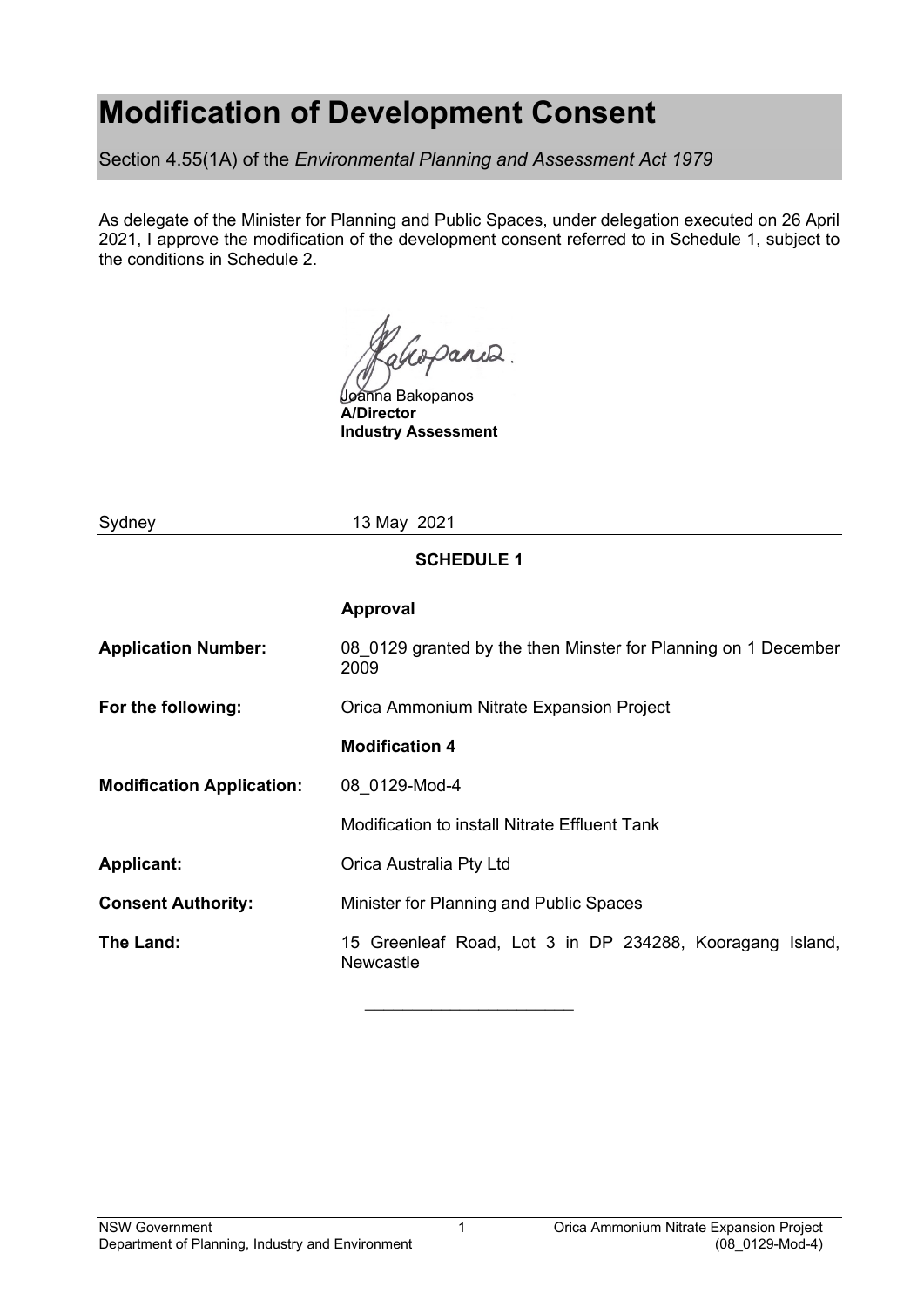### **SCHEDULE 2**

This consent is modified as follows:

#### **In the definitions**

1. Delete the following definitions:

EA (MOD 1) EA (MOD 2) EA (MOD 3) MOD 1 MOD 2 MOD 3

- 2. In the definition for 'Project' delete the words ', EA (MOD 1), EA (MOD 2) and EA (MOD 3)' and replace with ' and Modification Assessments'.
- 3. Insert the following definition in alphabetical order:

Modification Assessments The document assessing the environmental impact of a proposed modification of this consent and any other information submitted with the following modification requests or applications made under the EP&A Act:

- MOD 1 Environmental Assessment titled *Kooragang Island Facility Uprate Modification Request,* dated 20 April 2011, and the associated response to submissions titled *Response to Submissions: Orica Modification 1*, dated 22 July 2011, prepared by AECOM
- MOD 2 Environmental Assessment titled *Kooragang lsland Modification Request Environmental Assessment* dated 13 November 2013, and the associated response to submissions titled *Response to Submissions Report* dated 10 February 2014, prepared by AECOM
- MOD 3 Environmental Assessment titled *Orica Kooragang lsland Ammonia Production Limit Increase* dated 28 April 2015 prepared by AECOM, and the associated response to submissions titled *Response to Submissions Report* dated 6 October 2015, prepared by Orica
- MOD 4 Statement of Environmental Effects titled *Project Approval 08\_0129 Orica Kooragang Island: Modification Application – MOD 4 Nitrates Effluent Pond Replacement Project*, dated March 2021 prepared by Orica and the associated response to request for information, dated 16 April 2021, prepared by Orica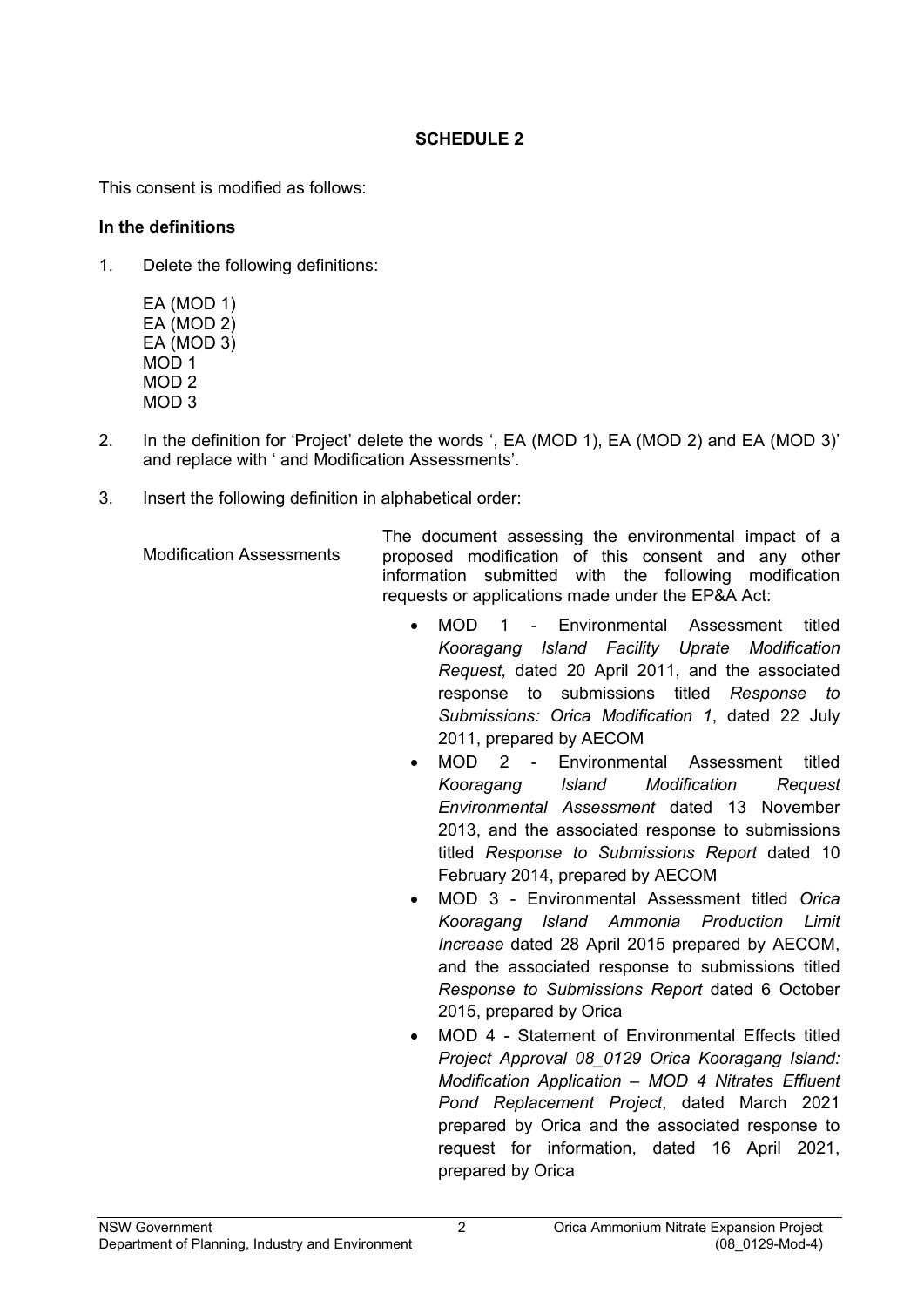#### **In Schedule 2: Administrative Conditions**

- 4. Delete Condition 2 and replace with the following:
	- 2. The Proponent shall carry out the Project in accordance with the:<br>a) EA:
		- $EA$ :
		- b) Modification Assessments;
		- c) Site Layout Plans (Appendices A, B and E); and
		- d) Statement of Commitments for the Project (Appendices C and D).

#### **In Schedule 4: Environmental Management, Reporting and Auditing**

- 5. In Condition 50(e), delete the words ', EA (MOD 1), EA (MOD 2) and, EA (MOD 3)' and replace with ' and Modification Assessments'.
- 6. In Condition 53(a), delete the words ', EA (MOD 1), EA (MOD 2) and, EA (MOD 3)' and replace with ' and Modification Assessments'.

#### **In the Appendices**

7. Insert Appendix E after Appendix D titled 'Site Layout Plans' as shown in Appendix 1 of this modifying instrument.

\_\_\_\_\_\_\_\_\_\_\_\_\_\_\_\_\_\_\_\_\_\_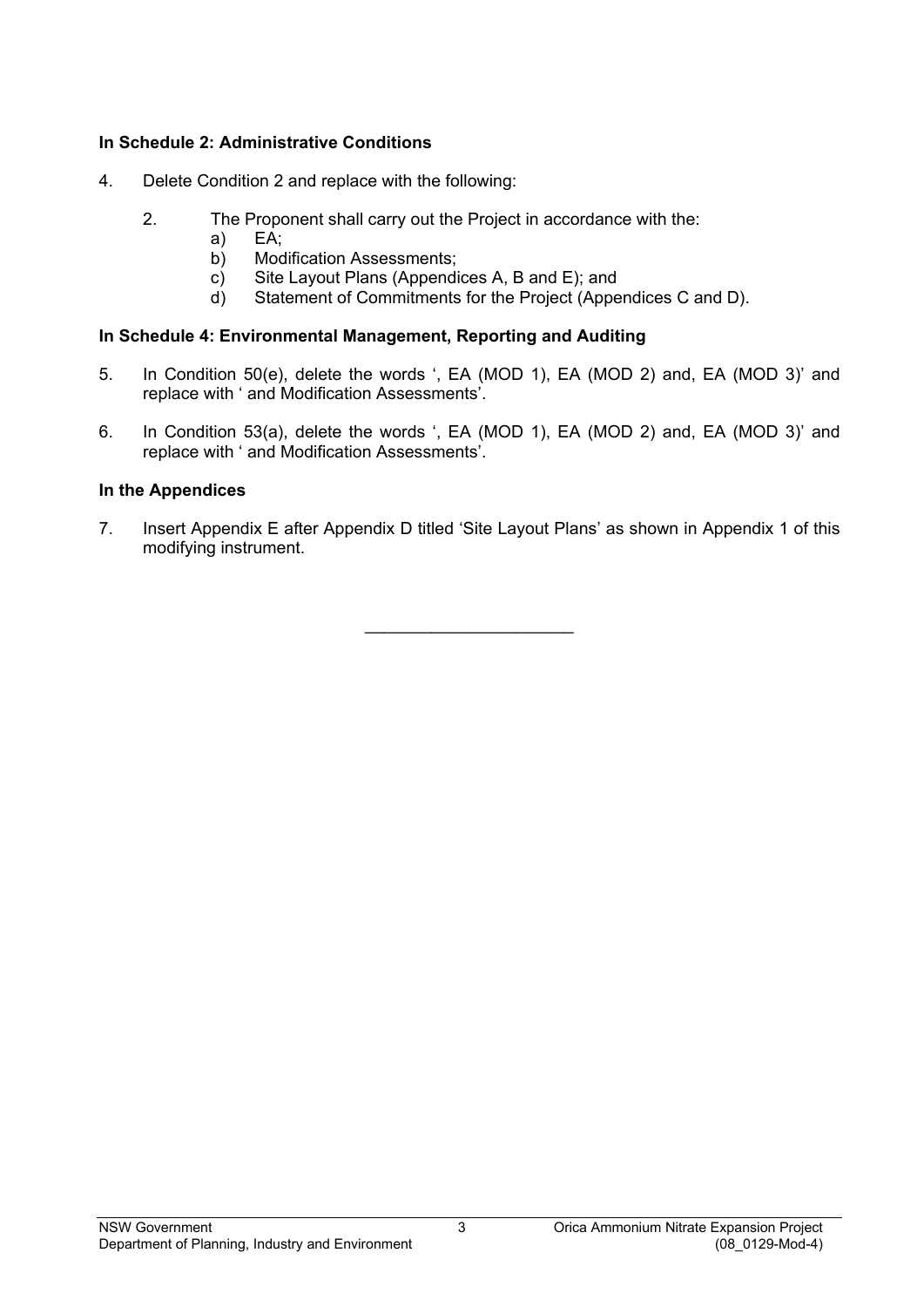## **Appendix 1:**

### **APPENDIX E: SITE LAYOUT PLANS**

| Job No.  | Drawing No.              | Rev. | Date       | Title                                        |
|----------|--------------------------|------|------------|----------------------------------------------|
| PR000631 | 211004-00035-PI-DSK-0003 | B    | 09/03/2021 | Nitrate Effluent Tank Storage Tank 15-74F66  |
|          |                          |      |            | Elevations of Tank and Ancillary Piping      |
| PR000631 | 211004-00035-PI-DSK-0001 | C    | 09/03/2021 | Nitrate Effluent Tank Storage Tank 15-74F66  |
|          |                          |      |            | General Arrangement, Tank, Tie-In Points and |
|          |                          |      |            | Ancillary Piping                             |